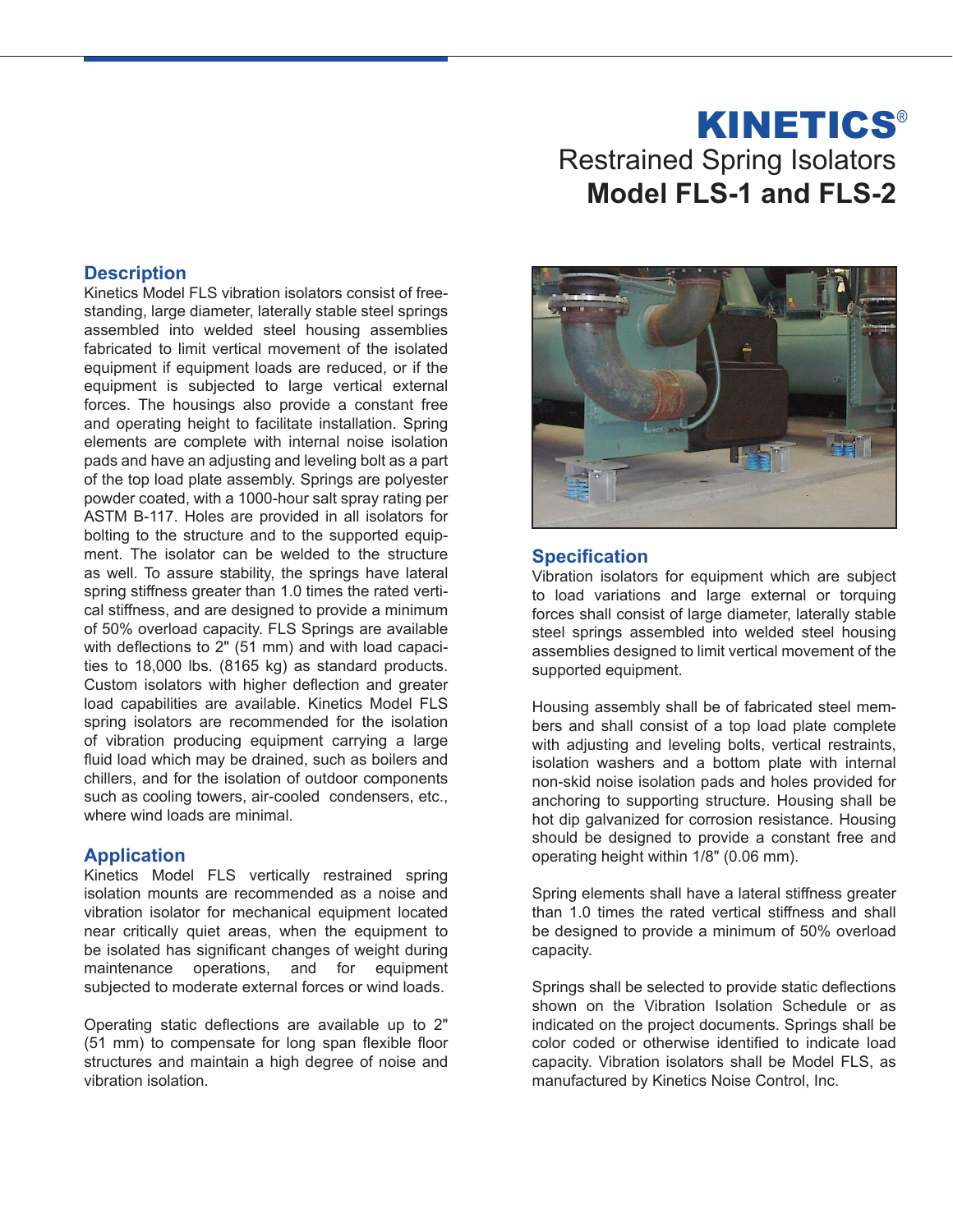| <b>Isolator</b>             | <b>Spring</b>            | <b>Rated</b><br><b>Capacity</b> |              | <b>Rated</b><br><b>Deflection</b> |          | <b>Spring</b><br><b>O.D.</b> |          | L              |            | W            |            | D            |          | d            |          | н            |            |
|-----------------------------|--------------------------|---------------------------------|--------------|-----------------------------------|----------|------------------------------|----------|----------------|------------|--------------|------------|--------------|----------|--------------|----------|--------------|------------|
| <b>Type</b>                 | <b>Color</b>             | Ibs.                            | kg           | in.                               | mm       | in.                          | mm       | in.            | mm         | in.          | mm         | in.          | mm       | in.          | mm       | in.          | mm         |
| FLS-1-35<br><b>FLS-1-70</b> | <b>Blue</b><br>Green     | 35<br>70                        | 16<br>32     | 1.52<br>1.36                      | 39<br>35 | 1.75<br>1.75                 | 44<br>44 | 6.50<br>6.50   | 165<br>165 | 3.00<br>3.00 | 76<br>76   | 0.56<br>0.56 | 14<br>14 | 0.44<br>0.44 | 11<br>11 | 4.44<br>4.44 | 113<br>113 |
| FLS-1-120                   | Gray                     | 120                             | 54           | 1.18                              | 30       | 1.75                         | 44       | 6.50           | 165        | 3.00         | 76         | 0.56         | 14       | 0.44         | 11       | 4.44         | 113        |
| FLS-1-220<br>FLS-1-370      | <b>Brown</b><br>Orange   | 220<br>370                      | 100<br>168   | 1.07<br>0.96                      | 27<br>24 | 1.75<br>1.75                 | 44<br>44 | 6.50<br>6.50   | 165<br>165 | 3.00<br>3.00 | 76<br>76   | 0.56<br>0.56 | 14<br>14 | 0.44<br>0.44 | 11<br>11 | 4.44<br>4.44 | 113<br>113 |
| FLS-1-500                   | Beige                    | 500                             | 227          | 1.00                              | 25       | 1.75                         | 44       | 6.50           | 165        | 3.00         | 76         | 0.56         | 14       | 0.44         | 11       | 4.44         | 113        |
| FLS-1-600                   | Chrome                   | 600                             | 272          | 1.00                              | 25       | 1.75                         | 44       | 6.50           | 165        | 3.00         | 76         | 0.56         | 14       | 0.44         | 11       | 4.44         | 113        |
| FLS-1-700                   | Beige/Wht                | 700                             | 318          | 1.00                              | 25       | 1.75                         | 44       | 6.50           | 165        | 3.00         | 76         | 0.56         | 14       | 0.44         | 11       | 4.44         | 113        |
| FLS-1-805                   | Chrm/Wht                 | 805                             | 365          | 1.01                              | 26       | 1.75                         | 44       | 6.50           | 165        | 3.00         | 76         | 0.56         | 14       | 0.44         | 11       | 4.44         | 113        |
| <b>FLS-1-50</b>             | Beige                    | 50                              | 23           | 1.00                              | 25       | 3.00                         | 76       | 8.75           | 222        | 4.00         | 102        | 0.69         | 17       | 0.56         | 14       | 6.25         | 159        |
| FLS-1-100                   | Chrome                   | 100                             | 45           | 1.00                              | 25       | 3.00                         | 76       | 8.75           | 222        | 4.00         | 102        | 0.69         | 17       | 0.56         | 14       | 6.25         | 159        |
| FLS-1-250<br>FLS-1-450      | <b>Blue</b><br>Green     | 250<br>450                      | 113<br>204   | 1.79<br>1.54                      | 45<br>39 | 3.00<br>3.00                 | 76<br>76 | 8.75<br>8.75   | 222<br>222 | 4.00<br>4.00 | 102<br>102 | 0.69<br>0.69 | 17<br>17 | 0.56<br>0.56 | 14<br>14 | 6.25<br>6.25 | 159<br>159 |
| FLS-1-625                   | <b>Black</b>             | 625                             | 283          | 1.44                              | 37       | 3.00                         | 76       | 8.75           | 222        | 4.00         | 102        | 0.69         | 17       | 0.56         | 14       | 6.25         | 159        |
| FLS-1-800                   | Gray                     | 800                             | 363          | 1.31                              | 33       | 3.00                         | 76       | 8.75           | 222        | 4.00         | 102        | 0.69         | 17       | 0.56         | 14       | 6.25         | 159        |
| FLS-1-1000                  | Red                      | 1000                            | 454          | 1.15                              | 29       | 3.00                         | 76       | 8.75           | 222        | 4.00         | 102        | 0.69         | 17       | 0.56         | 14       | 6.25         | 159        |
| FLS-1-1250                  | <b>Brown</b>             | 1250                            | 567          | 1.09                              | 28       | 3.00                         | 76       | 8.75           | 222        | 4.00         | 102        | 0.69         | 17       | 0.56         | 14       | 6.25         | 159        |
| FLS-1-1700                  | Orange                   | 1700                            | 771          | 0.95                              | 24       | 3.00                         | 76       | 8.75           | 222        | 4.00         | 102        | 0.69         | 17       | 0.56         | 14       | 6.25         | 159        |
| FLS-1-2200<br>FLS-1-2465    | Org/Gray                 | 2200                            | 998<br>1118  | 1.00<br>1.00                      | 26<br>25 | 3.00                         | 76<br>76 | 8.75<br>8.75   | 222<br>222 | 4.00         | 102<br>102 | 0.69<br>0.69 | 17<br>17 | 0.56         | 14<br>14 | 6.25<br>6.25 | 159<br>159 |
| FLS-1-2865                  | Blue<br><b>Blue/Gray</b> | 2465<br>2865                    | 1300         | 1.00                              | 25       | 3.00<br>3.00                 | 76       | 8.75           | 222        | 4.00<br>4.00 | 102        | 0.69         | 17       | 0.56<br>0.56 | 14       | 6.25         | 159        |
| FLS-1-3500                  | Blue/Brn                 | 3500                            | 1588         | 1.00                              | 25       | 3.00                         | 76       | 8.75           | 222        | 4.00         | 102        | 0.69         | 17       | 0.56         | 14       | 6.25         | 159        |
| FLS-1-2500                  | <b>Brown</b>             | 2500                            | 1134         | 1.09                              | 28       | 3.00                         | 76       | 14.00          | 356        | 4.00         | 102        | 0.69         | 17       | 0.56         | 14       | 6.88         | 175        |
| FLS-1-3400                  | Orange                   | 3400                            | 1542         | 0.95                              | 24       | 3.00                         | 76       | 14.00          | 356        | 4.00         | 102        | 0.69         | 17       | 0.56         | 14       | 6.88         | 175        |
| FLS-1-4400                  | Org/Gray                 | 4400                            | 1996         | 1.00                              | 26       | 3.00                         | 76       | 14.00          | 356        | 4.00         | 102        | 0.69         | 17       | 0.56         | 14       | 6.88         | 175        |
| FLS-1-4930                  | <b>Blue</b>              | 4930                            | 2236         | 1.00                              | 25       | 3.00                         | 76       | 14.00          | 356        | 4.00         | 102        | 0.69         | 17       | 0.56         | 14       | 6.88         | 175        |
| FLS-1-5730                  | <b>Blue/Gray</b>         | 5730                            | 2599         | 1.00                              | 25       | 3.00                         | 76       | 14.00          | 356        | 4.00         | 102        | 0.69         | 17       | 0.56         | 14       | 6.88         | 175        |
| FLS-1-7000                  | Blue/Brn                 | 7000                            | 3175         | 1.00                              | 25       | 3.00                         | 76       | 14.00          | 356        | 4.00         | 102        | 0.69         | 17       | 0.56         | 14       | 6.88         | 175        |
| FLS-1-5000                  | <b>Brown</b>             | 5000                            | 2270         | 1.09                              | 28       | 3.00                         | 76       | 16.50          | 419        | 8.00         | 203        | 0.81         | 21       | 0.69         | 17       | 7.50         | 191        |
| FLS-1-6800                  | Orange                   | 6800                            | 3085         | 1.00                              | 25       | 3.00                         | 76       | 16.50          | 419        | 8.00         | 203        | 0.81         | 21       | 0.69         | 17       | 7.50         | 191        |
| FLS-1-8800                  | Org/Gray                 | 8800<br>9860                    | 3992<br>4472 | 1.00<br>1.00                      | 25<br>25 | 3.00                         | 76<br>76 | 16.50<br>16.50 | 419<br>419 | 8.00<br>8.00 | 203<br>203 | 0.81<br>0.81 | 21<br>21 | 0.69         | 17       | 7.50<br>7.50 | 191<br>191 |
| FLS-1-9860<br>FLS-1-11460   | <b>Blue</b><br>Blue/Gray | 11460                           | 5198         | 1.00                              | 25       | 3.00<br>3.00                 | 76       | 16.50          | 419        | 8.00         | 203        | 0.81         | 21       | 0.69<br>0.69 | 17<br>17 | 7.50         | 191        |
| FLS-1-14000                 | Blue/Brn                 | 14000                           | 6350         | 1.00                              | 25       | 3.00                         | 76       | 16.50          | 419        | 8.00         | 203        | 0.81         | 21       | 0.69         | 17       | 7.50         | 191        |



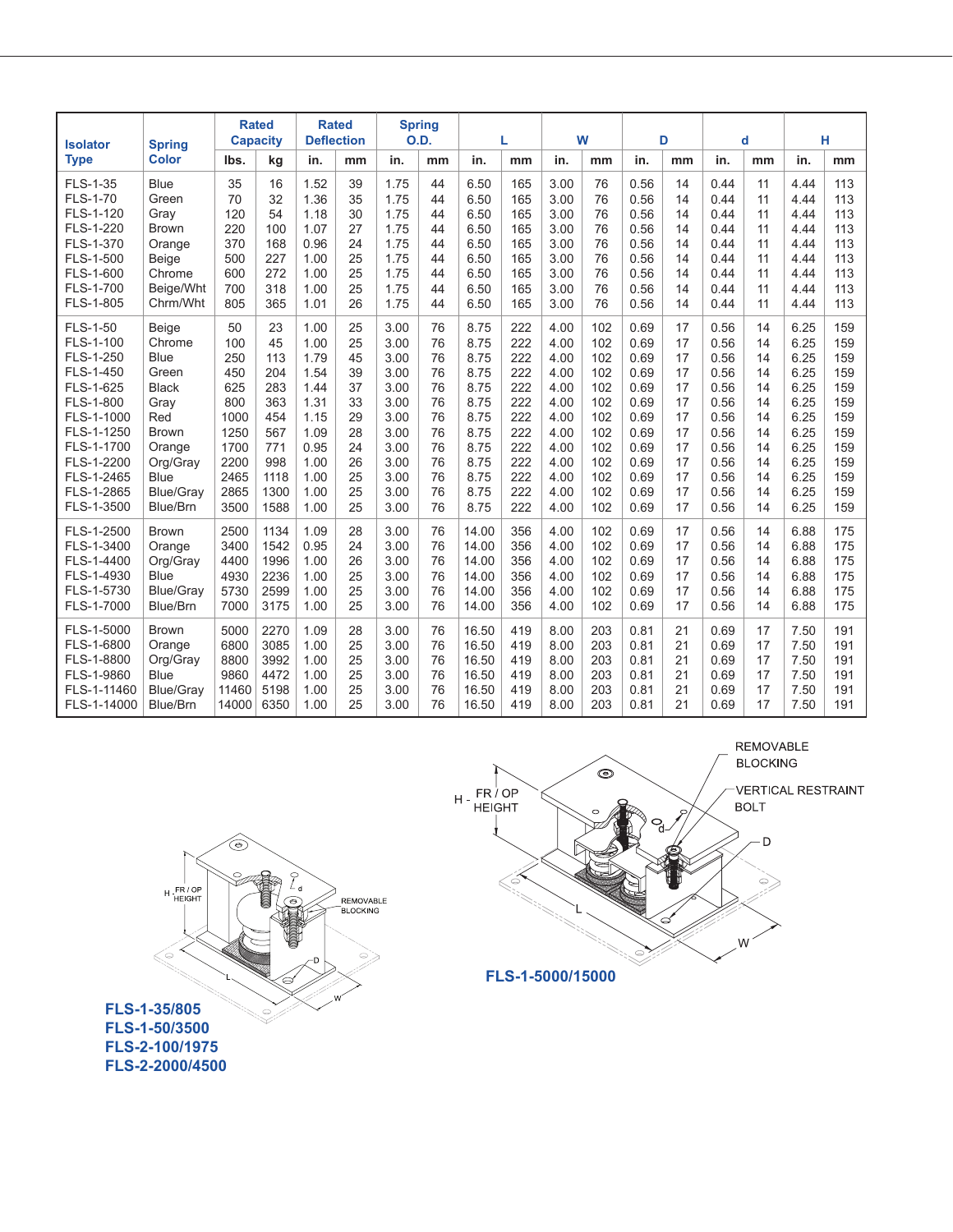| <b>Isolator</b>        | <b>Spring</b>    | <b>Rated</b><br><b>Capacity</b> |      | <b>Rated</b><br><b>Deflection</b> |    | <b>Spring</b><br><b>O.D.</b> |     | L     |     | W     |     | D    |          | d    |    | н     |            |
|------------------------|------------------|---------------------------------|------|-----------------------------------|----|------------------------------|-----|-------|-----|-------|-----|------|----------|------|----|-------|------------|
| <b>Type</b>            | <b>Color</b>     | lbs.                            | kg   | in.                               | mm | in.                          | mm  | in.   | mm  | in.   | mm  | in.  | mm       | in.  | mm | in.   | mm         |
| FLS-2-100              | Gray             | 100                             | 45   | 2.00                              | 51 | 3.50                         | 89  | 9.00  | 229 | 5.00  | 127 | 0.69 | 17       | 0.56 | 14 | 8.00  | 203        |
| FLS-2-135              | Beige            | 135                             | 61   | 2.00                              | 51 | 3.50                         | 89  | 9.00  | 229 | 5.00  | 127 | 0.69 | 17       | 0.56 | 14 | 8.00  | 203        |
| FLS-2-185              | <b>Brown</b>     | 185                             | 84   | 2.00                              | 51 | 3.50                         | 89  | 9.00  | 229 | 5.00  | 127 | 0.69 | 17       | 0.56 | 14 | 8.00  | 203<br>203 |
| FLS-2-225<br>FLS-2-250 | Grey/Brn<br>Blue | 225                             | 102  | 2.00                              | 51 | 3.50                         | 89  | 9.00  | 229 | 5.00  | 127 | 0.69 | 17       | 0.56 | 14 | 8.00  |            |
|                        |                  | 250                             | 113  | 2.00                              | 51 | 3.50                         | 89  | 9.00  | 229 | 5.00  | 127 | 0.69 | 17       | 0.56 | 14 | 8.00  | 203        |
| FLS-2-375              | Blue/Brn         | 375                             | 170  | 2.00                              | 51 | 3.50                         | 89  | 9.00  | 229 | 5.00  | 127 | 0.69 | 17<br>17 | 0.56 | 14 | 8.00  | 203        |
| FLS-2-500              | Green            | 500                             | 227  | 2.00                              | 51 | 3.50                         | 89  | 9.00  | 229 | 5.00  | 127 | 0.69 |          | 0.56 | 14 | 8.00  | 203        |
| FLS-2-625              | Grn/Brn          | 625                             | 283  | 2.00                              | 51 | 3.50                         | 89  | 9.00  | 229 | 5.00  | 127 | 0.69 | 17       | 0.56 | 14 | 8.00  | 203        |
| FLS-2-750              | <b>Black</b>     | 750                             | 340  | 2.00                              | 51 | 3.50                         | 89  | 9.00  | 229 | 5.00  | 127 | 0.69 | 17       | 0.56 | 14 | 8.00  | 203        |
| FLS-2-875              | Black/Brn        | 875                             | 397  | 2.00                              | 51 | 3.50                         | 89  | 9.00  | 229 | 5.00  | 127 | 0.69 | 17       | 0.56 | 14 | 8.00  | 203        |
| FLS-2-995              | Orange           | 995                             | 451  | 2.00                              | 51 | 3.50                         | 89  | 9.00  | 229 | 5.00  | 127 | 0.69 | 17       | 0.56 | 14 | 8.00  | 203        |
| FLS-2-1120             | Org/Brn          | 1120                            | 508  | 2.00                              | 51 | 3.50                         | 89  | 9.00  | 229 | 5.00  | 127 | 0.69 | 17       | 0.56 | 14 | 8.00  | 203        |
| FLS-2-1400             | Org/Grn          | 1400                            | 635  | 2.01                              | 51 | 3.50                         | 89  | 9.00  | 229 | 5.00  | 127 | 0.69 | 17       | 0.56 | 14 | 8.00  | 203        |
| FLS-2-1600             | Red              | 1600                            | 726  | 2.00                              | 51 | 3.50                         | 89  | 9.00  | 229 | 5.00  | 127 | 0.69 | 17       | 0.56 | 14 | 8.00  | 203        |
| FLS-2-1975             | Red/Grn          | 1975                            | 896  | 1.98                              | 50 | 3.50                         | 89  | 9.00  | 229 | 5.00  | 127 | 0.69 | 17       | 0.56 | 14 | 8.00  | 203        |
| FLS-2-2000             | Orange           | 2000                            | 905  | 2.00                              | 51 | 5.00                         | 127 | 10.75 | 273 | 5.00  | 127 | 0.69 | 17       | 0.56 | 14 | 10.00 | 254        |
| FLS-2-2500             | Blue             | 2500                            | 1135 | 2.00                              | 51 | 5.00                         | 127 | 10.75 | 273 | 5.00  | 127 | 0.69 | 17       | 0.56 | 14 | 10.00 | 254        |
| FLS-2-2750             | Blue/Blue        | 2750                            | 1245 | 2.00                              | 51 | 5.00                         | 127 | 10.75 | 273 | 5.00  | 127 | 0.69 | 17       | 0.56 | 14 | 10.00 | 254        |
| FLS-2-3025             | Blue/Grn         | 3025                            | 1375 | 2.00                              | 51 | 5.00                         | 127 | 10.75 | 273 | 5.00  | 127 | 0.69 | 17       | 0.56 | 14 | 10.00 | 254        |
| FLS-2-3250             | Blue/Blk         | 3250                            | 1475 | 2.00                              | 51 | 5.00                         | 127 | 10.75 | 273 | 5.00  | 127 | 0.69 | 17       | 0.56 | 14 | 10.00 | 254        |
| FLS-2-3500             | Blu/Ora          | 3500                            | 1588 | 2.02                              | 51 | 5.00                         | 127 | 10.75 | 273 | 5.00  | 127 | 0.69 | 17       | 0.56 | 14 | 10.00 | 254        |
| FLS-2-3900             | Blu/Org/Grn      | 3900                            | 1769 | 2.03                              | 52 | 5.00                         | 127 | 10.75 | 273 | 5.00  | 127 | 0.69 | 17       | 0.56 | 14 | 10.00 | 254        |
| FLS-2-4100             | Blue/Red         | 4100                            | 1845 | 2.03                              | 52 | 5.00                         | 127 | 10.75 | 273 | 5.00  | 127 | 0.69 | 17       | 0.56 | 14 | 10.00 | 254        |
| FLS-2-4500             | Blu/Red/Grn      | 4500                            | 2025 | 2.03                              | 52 | 5.00                         | 127 | 10.75 | 273 | 5.00  | 127 | 0.69 | 17       | 0.56 | 14 | 10.00 | 254        |
| FLS-2-4000             | Orange           | 4000                            | 1815 | 2.00                              | 51 | 5.00                         | 127 | 17.50 | 445 | 6.00  | 152 | 0.69 | 17       | 0.56 | 14 | 10.00 | 254        |
| FLS-2-5000             | Blue             | 5000                            | 2270 | 2.00                              | 51 | 5.00                         | 127 | 17.50 | 445 | 6.00  | 152 | 0.69 | 17       | 0.56 | 14 | 10.00 | 254        |
| FLS-2-5500             | Blue/Blue        | 5500                            | 2495 | 2.00                              | 51 | 5.00                         | 127 | 17.50 | 445 | 6.00  | 152 | 0.69 | 17       | 0.56 | 14 | 10.00 | 254        |
| FLS-2-6050             | Blue/Grn         | 6050                            | 2745 | 2.00                              | 51 | 5.00                         | 127 | 17.50 | 445 | 6.00  | 152 | 0.69 | 17       | 0.56 | 14 | 10.00 | 254        |
| FLS-2-6500             | <b>Blue/Blk</b>  | 6500                            | 2950 | 2.00                              | 51 | 5.00                         | 127 | 17.50 | 445 | 6.00  | 152 | 0.69 | 17       | 0.56 | 14 | 10.00 | 254        |
| FLS-2-7000             | Blu/Org          | 7000                            | 3175 | 2.02                              | 51 | 5.00                         | 127 | 17.50 | 445 | 6.00  | 152 | 0.69 | 17       | 0.56 | 14 | 10.00 | 254        |
| FLS-2-7800             | Blu/Org/Grn      | 7800                            | 3538 | 2.03                              | 52 | 5.00                         | 127 | 17.50 | 445 | 6.00  | 152 | 0.69 | 17       | 0.56 | 14 | 10.00 | 254        |
| FLS-2-8200             | <b>Blue/Red</b>  | 8200                            | 3690 | 2.00                              | 51 | 5.00                         | 127 | 17.50 | 445 | 6.00  | 152 | 0.69 | 17       | 0.56 | 14 | 10.00 | 254        |
| FLS-2-9000             | Blue/Red/Grn     | 9000                            | 4050 | 2.00                              | 51 | 5.00                         | 127 | 17.50 | 445 | 6.00  | 152 | 0.69 | 17       | 0.56 | 14 | 10.00 | 254        |
| FLS-2-8000             | Orange           | 8000                            | 3625 | 2.00                              | 51 | 5.00                         | 127 | 21.50 | 546 | 11.00 | 279 | 1.06 | 27       | 0.69 | 17 | 11.00 | 279        |
| FLS-2-10000            | <b>Blue</b>      | 10000                           | 4535 | 2.00                              | 51 | 5.00                         | 127 | 21.50 | 546 | 11.00 | 279 | 1.06 | 27       | 0.69 | 17 | 11.00 | 279        |
| FLS-2-11000            | Blue/Blue        | 11000                           | 4990 | 2.00                              | 51 | 5.00                         | 127 | 21.50 | 546 | 11.00 | 279 | 1.06 | 27       | 0.69 | 17 | 11.00 | 279        |
| FLS-2-12100            | Blue/Grn         | 12100                           | 5490 | 2.00                              | 51 | 5.00                         | 127 | 21.50 | 546 | 11.00 | 279 | 1.06 | 27       | 0.69 | 17 | 11.00 | 279        |
| FLS-2-13000            | Blue/Blk         | 13000                           | 5895 | 2.00                              | 51 | 5.00                         | 127 | 21.50 | 546 | 11.00 | 279 | 1.06 | 27       | 0.69 | 17 | 11.00 | 279        |
| FLS-2-14000            | Blue/Ora         | 14000                           | 6350 | 2.00                              | 51 | 5.00                         | 127 | 21.50 | 546 | 11.00 | 279 | 1.06 | 27       | 0.69 | 17 | 11.00 | 279        |
| FLS-2-15600            | Blu/Org/Grn      | 15600                           | 7076 | 2.00                              | 51 | 5.00                         | 127 | 21.50 | 546 | 11.00 | 279 | 1.06 | 27       | 0.69 | 17 | 11.00 | 279        |
| FLS-2-16400            | <b>Blue/Red</b>  | 16400                           | 7380 | 2.00                              | 51 | 5.00                         | 127 | 21.50 | 546 | 11.00 | 279 | 1.06 | 27       | 0.69 | 17 | 11.00 | 279        |
| FLS-2-18000            | Blu/Red/Grn      | 18000                           | 8100 | 2.00                              | 51 | 5.00                         | 127 | 21.50 | 546 | 11.00 | 279 | 1.06 | 27       | 0.69 | 17 | 11.00 | 279        |



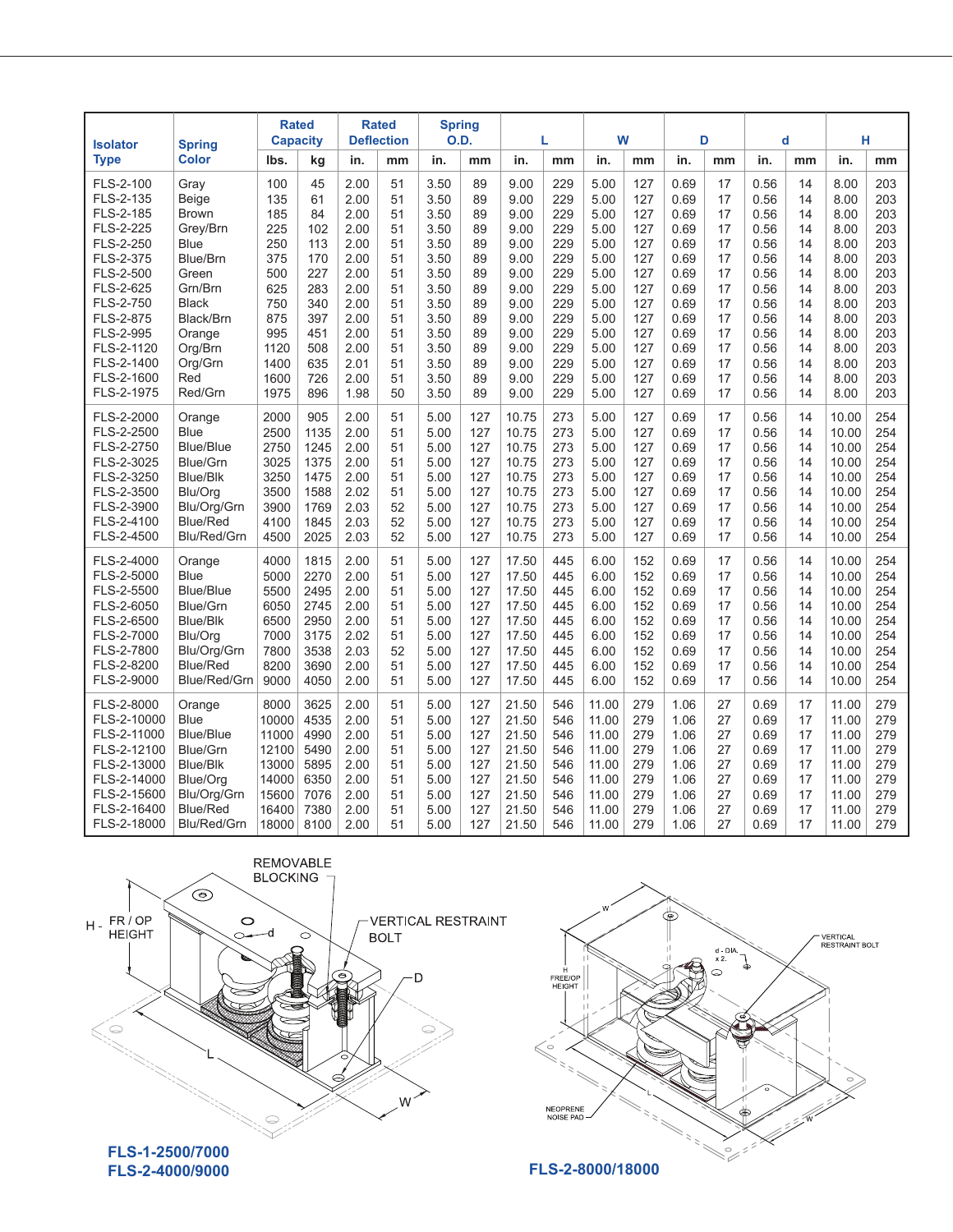

#### **kineticsnoise.com**

sales@kineticsnoise.com 1-800-959-1229

Kinetics Noise Control, Inc. is continually upgrading the quality of our products. FLS 1-2 | 01/17 We reserve the right to make changes to this and all products without notice.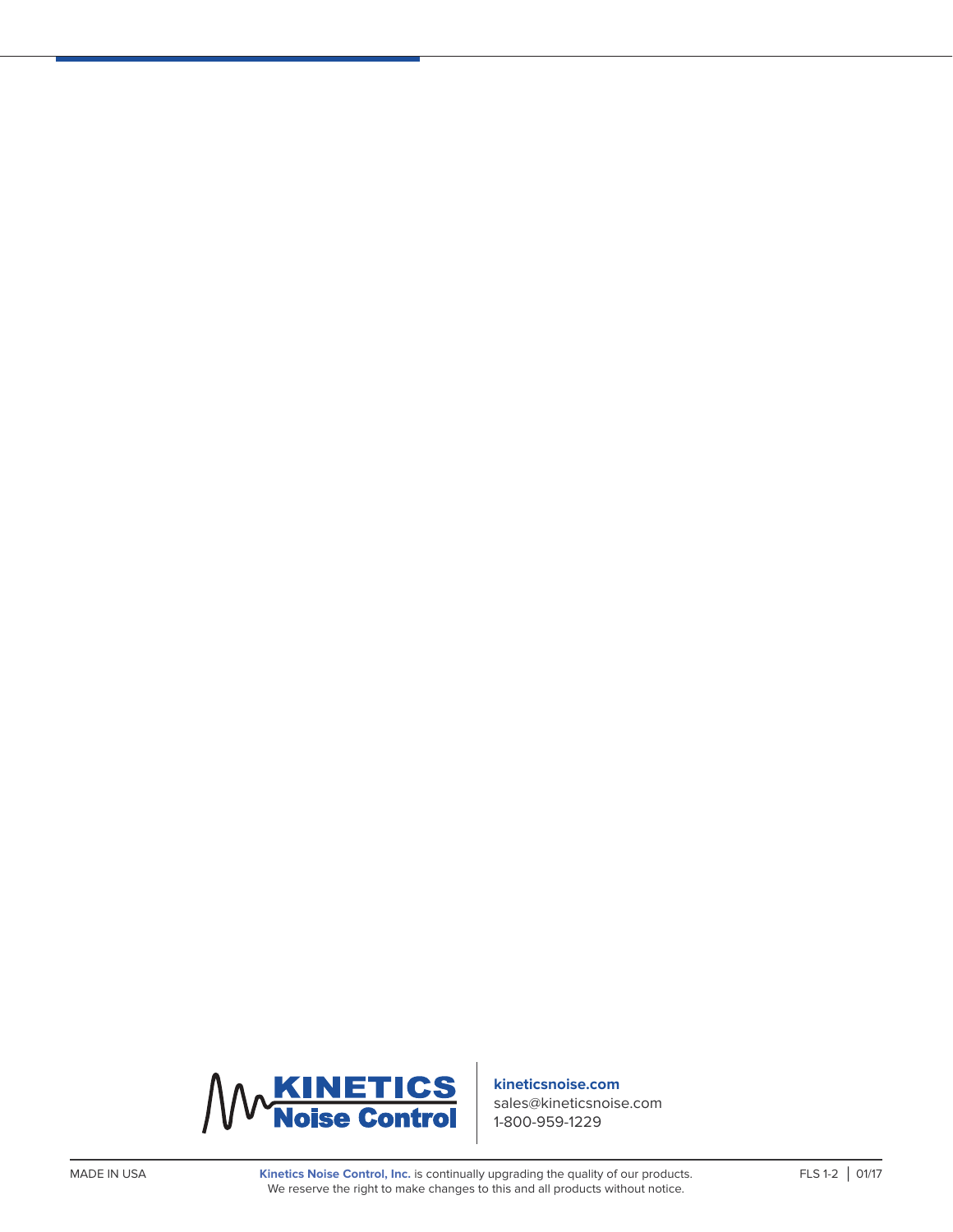# Restrained Spring Isolators **Model FLS-4 KINETICS®**

## **Description**

Kinetics Model FLS Vibration Isolators consist of freestanding large diameter laterally stabile steel springs assembled into welded steel housing assemblies fabricated to limit vertical movement of the isolated equipment if equipment loads are reduced, or if the equipment is subjected to large external forces. The housings also provide a constant free and operating height to facilitate installation. Spring elements are complete with internal noise isolation pads and have an adjusting and leveling bolt as a part of the top load plate assembly. Springs are polyester powder coated, with a 1000 hour salt spray rating per ASTM B-117. Holes are provided in all isolators for bolting to the structure and to the supported equipment. The isolator can be welded to the structure as well. To assure stability, the springs have a lateral spring stiffness greater than 1.2 times the rated vertical stiffness, and are designed to provide a minimum of 50% overload capacity. FLS springs are available with deflections to 4 in. (102 mm) and with load capacities to 23,200 lbs. (10,524 kg) as standard products. Custom isolators with higher deflections and greater load capabilities are also available.

### **Application**

Kinetics Model FLS vertically restrained spring isolation mounts are recommended as a noise and vibration isolator for mechanical equipment located near critically quiet areas, when the equipment to be isolated has significant changes of weight during maintenance operations, and for equipment subjected to external forces or high wind loads. Model FLS mounts are typically used to reduce the transmission of noise and vibration into supporting structures from equipment carrying a large fluid load that may be drained, such as boilers, cooling tower and chillers, and cooling towers which also require hold-down for wind loads.

Operating static deflections are available up to 4 in. (102 mm) to compensate for long span flexible floor structures and maintain a high degree of noise and vibration isolation.



### **Specification**

Vibration isolators for equipment which is subject to load variations and large external or torquing forces shall consist of large diameter laterally stabile steel springs assembled into welded steel housing assemblies designed to limit vertical movement of the supported equipment.

Housing assemblies shall be fabricated steel members and shall consist of a top load plate complete with adjusting and leveling bolts, vertical restraints, isolation washers and a bottom plate with internal non-skid noise isolation pads. Housing shall be electrozinc plated or hot dip galvanized for corrosion resistance. Housing should be designed to provide a constant free and operating height within 1/8 in. (0.06 mm). Spring elements shall have a lateral stiffness greater than 1.2 times the rated vertical stiffness and shall be designed to provide a minimum of 50% overload capacity. Non-welded spring elements shall be polyester powder coated, and shall have a 1000 hr rating when tested in accordance with ASTM B-117.

Springs shall be selected to provide static deflections shown on the Vibration Isolation Schedule or as indicated on the project documents. Springs shall be color coded or otherwise identified to indicate load capacity. Vibration isolators shall be Model FLS, as manufactured by Kinetics Noise Control, Inc.